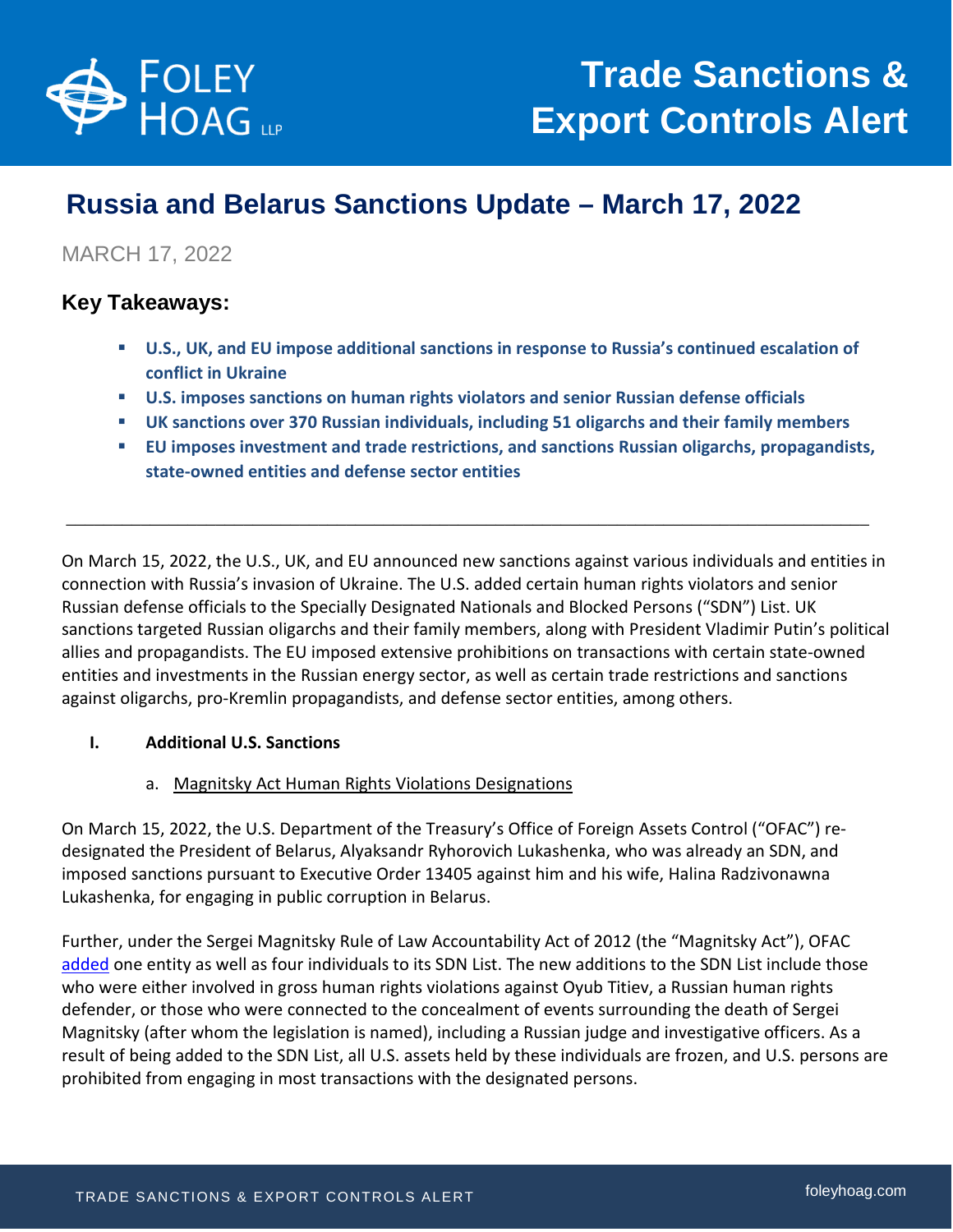#### b. Designations of Russian Defense Officials

On the same day, the U.S. Department of State also [announced](https://www.state.gov/u-s-announces-sanctions-on-key-members-of-russias-defense-enterprise/) that it added 11 senior Russian defense officials to the SDN List pursuant to Executive Order 14024 for operating in the defense sector of the Russian Federation economy. These individuals include:

- Aleksei Krivoruchko, a Russian Ministry of Defense Deputy Minister of Defense;
- **Timur Ivanov, a Russian Ministry of Defense Deputy Minister of Defense;**
- Yunus-Bek Evkurov, a Russian Ministry of Defense Deputy Minister of Defense;
- **De Dmitry Bulgakov, a Russian Deputy Minister of Defense and a General of the Army;**
- Yuriy Sadovenko, a Russian Ministry of Defense Deputy Minister of Defense;
- Nikolay Pankov, a Russian Ministry of Defense Deputy Minister of Defense;
- Ruslan Tsalikov, a Russian Ministry of Defense Deputy Minister of Defense;
- Gennady Zhidko, a Russian Ministry of Defense Deputy Minister of Defense;
- Viktor Zolotov, a Russian General of the Army and Commander-in-Chief of Russia's National Guard Troops;
- **E** Dmitry Shugaev, the Director of the Russian Ministry of Defense's Federal Service for Military Technical Cooperation; and
- Alexander Mikheev, the Director General of Rosoboronexport, which is Russia's state-controlled intermediary that carries out foreign trade with respect to military goods.

## **II. UK Adds 370 Persons to Sanctions List**

The UK also [announced](https://www.gov.uk/government/news/foreign-secretary-announces-historic-round-of-sanctions-15-march-2022) an additional round of sanctions on March 15, 2022, under the ne[w Economic Crime](https://www.legislation.gov.uk/ukpga/2022/10/contents/enacted)  [\(Transparency and Enforcement\) Act 2022.](https://www.legislation.gov.uk/ukpga/2022/10/contents/enacted) The UK sanctioned over 370 persons, including politicians as well as 51 oligarchs and their family members. The sanctioned persons will have their assets in the UK frozen, which means no UK citizen or company can do business with them and they are also banned from traveling to or from the UK. The new designations include the following Russian oligarchs:

- Mikhail Fridman, founder of Alfa Bank, the largest private bank in Russia, and co-founder of investment company, LetterOne;
- Petr Aven, who was President of Alfa Bank and co-founder of LetterOne;
- German Khan, a business partner of Aven and Fridman in both Alfa Bank and LetterOne;
- Alexey Mordashov, a member of (purportedly) Russia's richest family and a majority shareholder in steel company Severstal;
- **Andrey Melnichenko, the founder of EuroChem Group;**
- **URIGHT Viktor Vekselberg, owner of the Renova Group;**
- Alexander Ponomarenko, chairman of the board of Sheremetyevo, the biggest airport in Russia;
- Dmitry Pumpyansky, owner and chairman of OAO TMK, which produces equipment for the oil and gas industry; and
- Vadim Moshkovich, chairman of the board of directors of Rusagro Group, one of Russia's largest agricultural companies.

## **III. Additional EU Sanctions**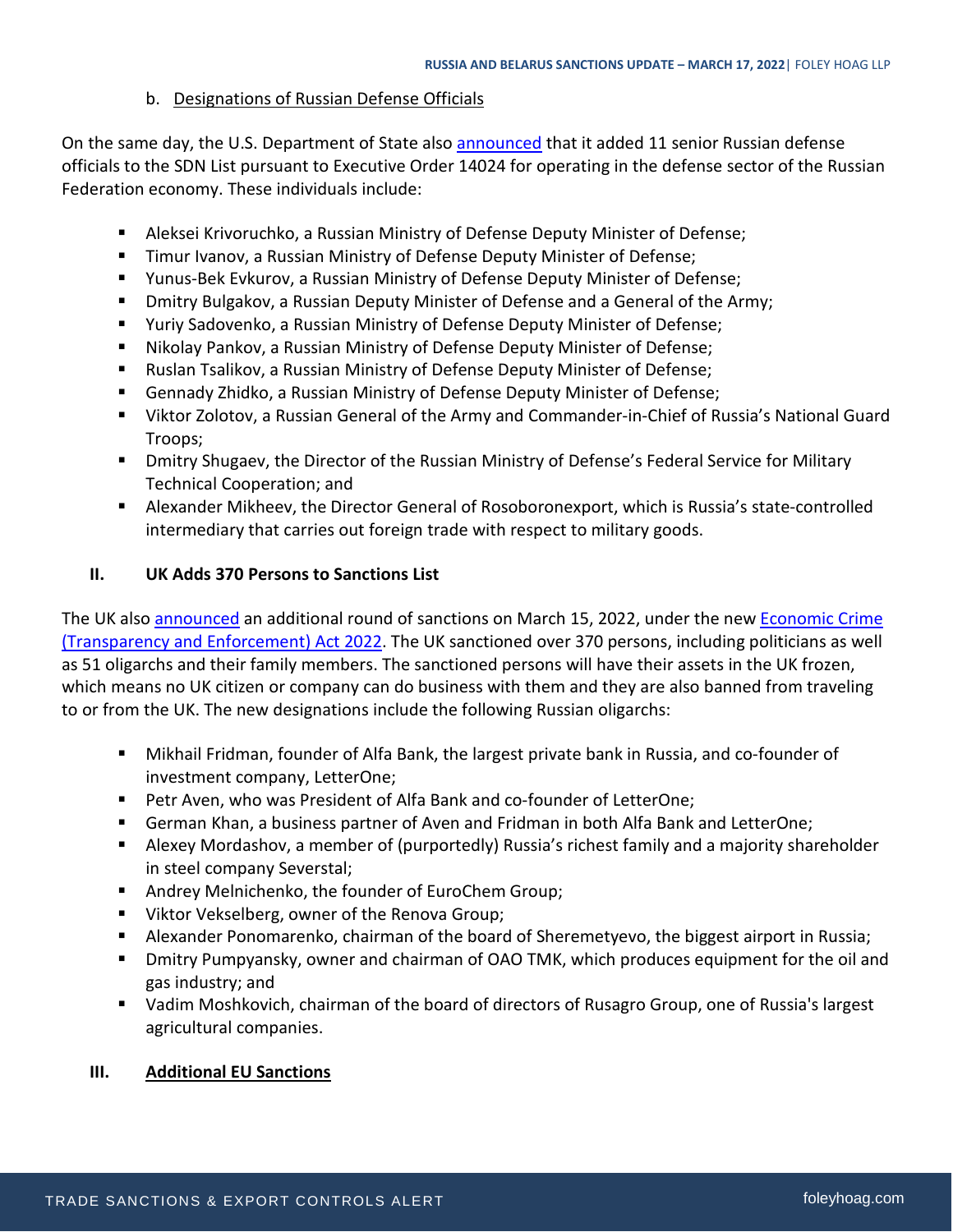In tandem with the UK and U.S., on March 15, 2022, the EU [announced](https://eur-lex.europa.eu/legal-content/EN/TXT/?uri=uriserv%3AOJ.LI.2022.087.01.0044.01.ENG&toc=OJ%3AL%3A2022%3A087I%3ATOC) that it would be imposing a fourth round of individual and economic sanctions because of Russia's continued military aggression against Ukraine. In this latest action, the EU has imposed a near-total ban on transactions with the following Russian state-owned entities:

- Opk Oboronprom
- **PJSC United Aircraft Corporation**
- **JSC Research and Production Corporation Uralvagonzavod**
- PJSC Rosneft Oil Company
- **JSC Transneft**
- Gazprom Neft
- JSC Concern VKO "Almaz-Antey"
- Kamaz
- Rostec (Russian Technologies State Corporation)
- **JSC Po Sevmash**
- Sovcomflot
- **JSC United Shipbuilding Corporation**

The ban extends to the entities' non-EU subsidiaries that are owned 50% or more, directly or indirectly, by these companies as well as a ban on transactions with persons acting on behalf of these entities and their subsidiaries. Limited exceptions are made for (a) transactions that are strictly necessary for the purchase, import or transport of fossil fuels, in particular coal, oil and natural gas, as well as titanium, aluminum, copper, nickel, palladium and iron ore from or through Russia into the EU; and (b) transactions related to energy projects outside Russia in which one of the sanctioned entities is only a minority shareholder.

The EU also imposed a prohibition on certain new investments in the Russian energy sector and barred the provision of credit rating services to any Russian person or entity, which goes into effect on April 15, 2022. Moreover, the EU has imposed trade restrictions on iron, steel, and luxury goods. The EU has forbidden the import, directly or indirectly, of iron and steel products into the Union, if they either originate in Russia or have been exported from Russia. Similarly, purchases of iron or steel products that either originated in Russia or have been exported from Russia are also prohibited. With respect to luxury goods, the EU has banned the selling, supplying, transferring or exporting (directly or indirectly) of luxury goods "to any person, entity or body in Russia or for use in Russia." This restriction only applies to luxury goods whose value exceeds 300 euros per item.

Finally, the EU added 9 entities and 15 individuals to the list of persons, entities and bodies subject to restrictive measures set out in the Annex to [Decision 2014/145/CFSP,](https://eur-lex.europa.eu/legal-content/en/TXT/?uri=CELEX:32014D0145) listed below:

- Roman Arkadyevich Abramovich, an oligarch who is a member of Vladimir Putin's inner circle;
- German Borisovich Khan, an oligarch who is a member of Vladimir Putin's inner circle;
- Viktor Filippovich Rashnikov, an oligarch and leading Russian businessperson;
- Alexey Viktorovich Kuzmichev, an oligarch who is a member of Vladimir Putin's inner circle;
- Alexander Alexandrovich Mikheev, the CEO of Rosoboronexport;
- Alexander Nikolayevich Shokhin, the President of the Russian Union of Industrialists and Entrepreneurs and a member of Vladimir Putin's inner circle;